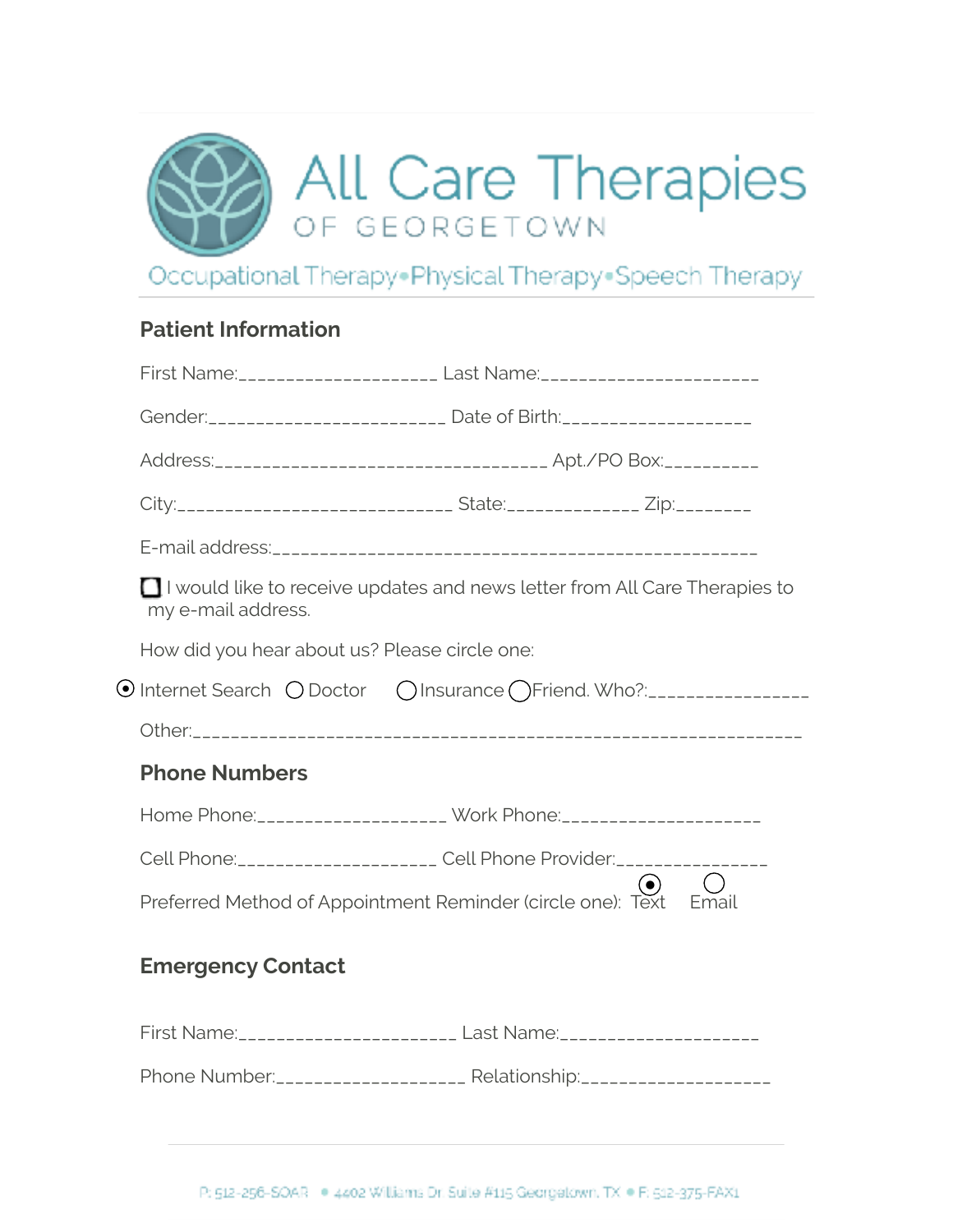Is this person authorized to take the patient from the clinic?

| Circle one: $YES$ $\bullet$ )                                                                                     | <b>NO</b>                                                                        |  |
|-------------------------------------------------------------------------------------------------------------------|----------------------------------------------------------------------------------|--|
| <b>Employer</b>                                                                                                   |                                                                                  |  |
|                                                                                                                   |                                                                                  |  |
|                                                                                                                   | Address:__________________________________ Suite/Office #:__________             |  |
|                                                                                                                   | City:______________________________ State:____________ Zip:_________             |  |
| <b>Physician</b>                                                                                                  |                                                                                  |  |
|                                                                                                                   | Primary Care Physician (full name if known): ___________________________________ |  |
|                                                                                                                   |                                                                                  |  |
|                                                                                                                   |                                                                                  |  |
|                                                                                                                   |                                                                                  |  |
| Problem                                                                                                           |                                                                                  |  |
|                                                                                                                   |                                                                                  |  |
|                                                                                                                   |                                                                                  |  |
| Pain Level at Rest (circle one):<br>6<br>(2)<br>(3)<br>$\left(\bullet\right)$<br>$\left(4\right)$<br>5<br>8<br>10 |                                                                                  |  |
| Pain Level With Use (circle one):<br>$\overline{c}$                                                               |                                                                                  |  |
| <b>Medical Information</b>                                                                                        |                                                                                  |  |
|                                                                                                                   |                                                                                  |  |
|                                                                                                                   |                                                                                  |  |
| <b>Surgery</b>                                                                                                    |                                                                                  |  |
|                                                                                                                   |                                                                                  |  |
|                                                                                                                   |                                                                                  |  |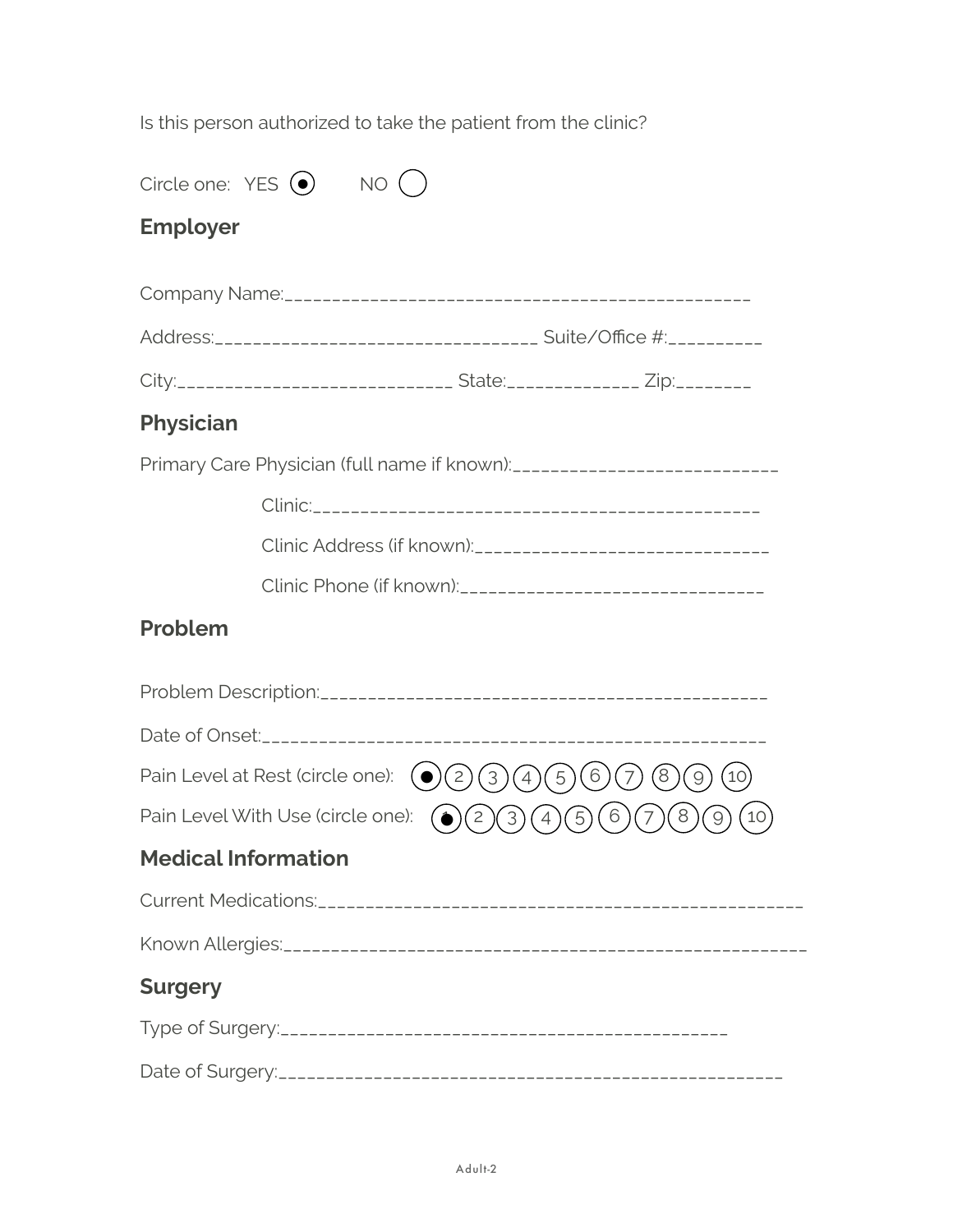Current Restrictions (if any): \_\_\_\_\_\_\_\_\_\_\_\_\_\_\_\_\_\_\_\_\_\_\_\_\_\_\_\_\_\_\_\_\_\_\_\_\_\_\_\_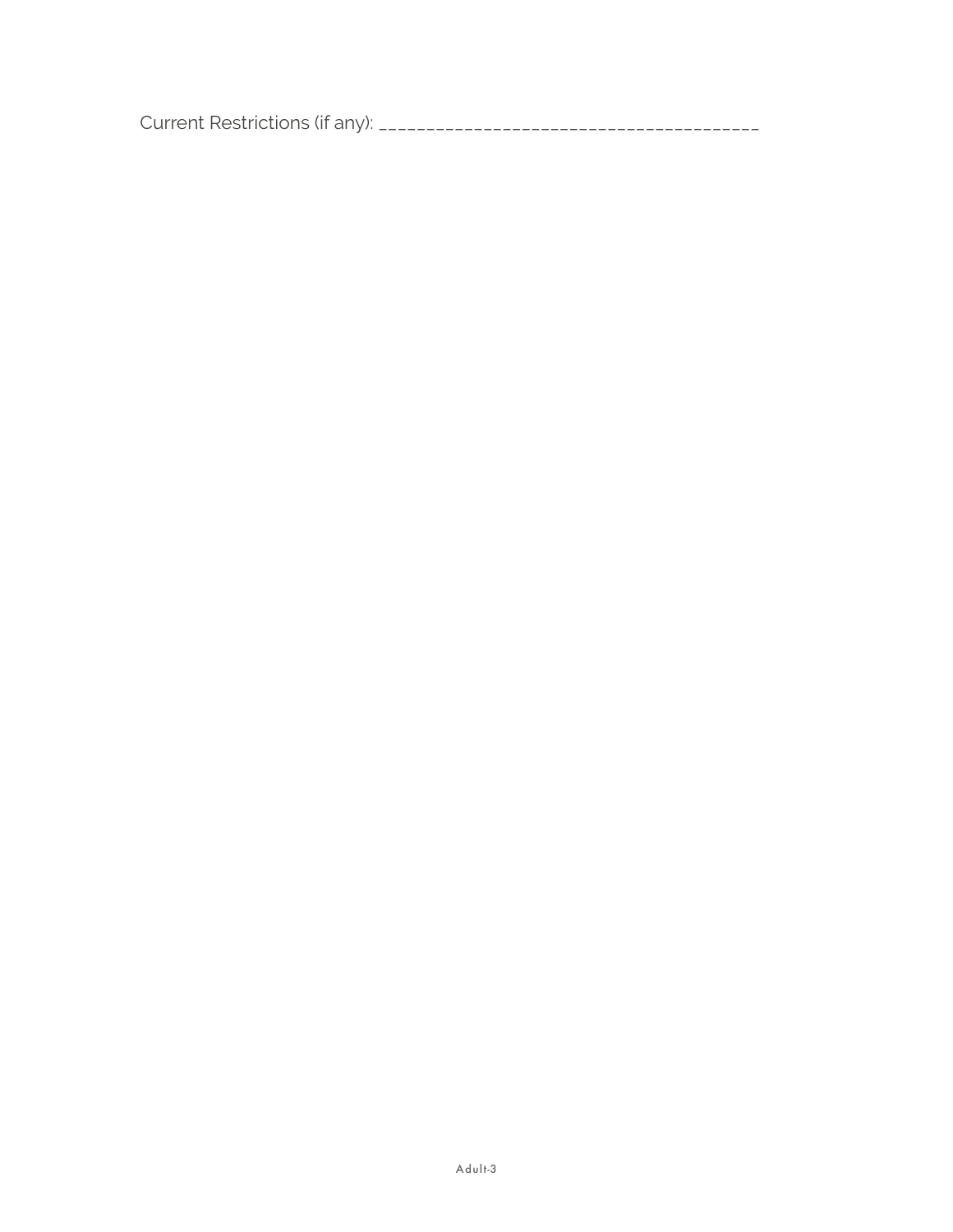## **Primary Insurance**

| Insurance: _____________________________ ID Number: ____________________________ |
|----------------------------------------------------------------------------------|
| Group Number: ________________________ Claim Number: ______________              |
| Deductible: ____________________ Max Annual Benefit: ___________________________ |
| Copay:______________________ Coinsurance:___________________________             |

## **Subscriber Information**

## **Secondary Insurance**

| Insurance: _____________________________ ID Number: ____________________________ |
|----------------------------------------------------------------------------------|
| Group Number: ________________________ Claim Number: ______________              |
| Deductible: _____________________ Max Annual Benefit: ____________________       |
| Copay:_______________________ Coinsurance:___________________________            |

## **Subscriber Information**

| Subscriber DOB:________________________________ |
|-------------------------------------------------|
|                                                 |

# **Tertiary Insurance**

| Insurance: ______________________________ | . ID Number:_________________                                    |
|-------------------------------------------|------------------------------------------------------------------|
|                                           | Group Number:_______________________ Claim Number:______________ |
| Deductible:____________________           | Max Annual Benefit: ________________                             |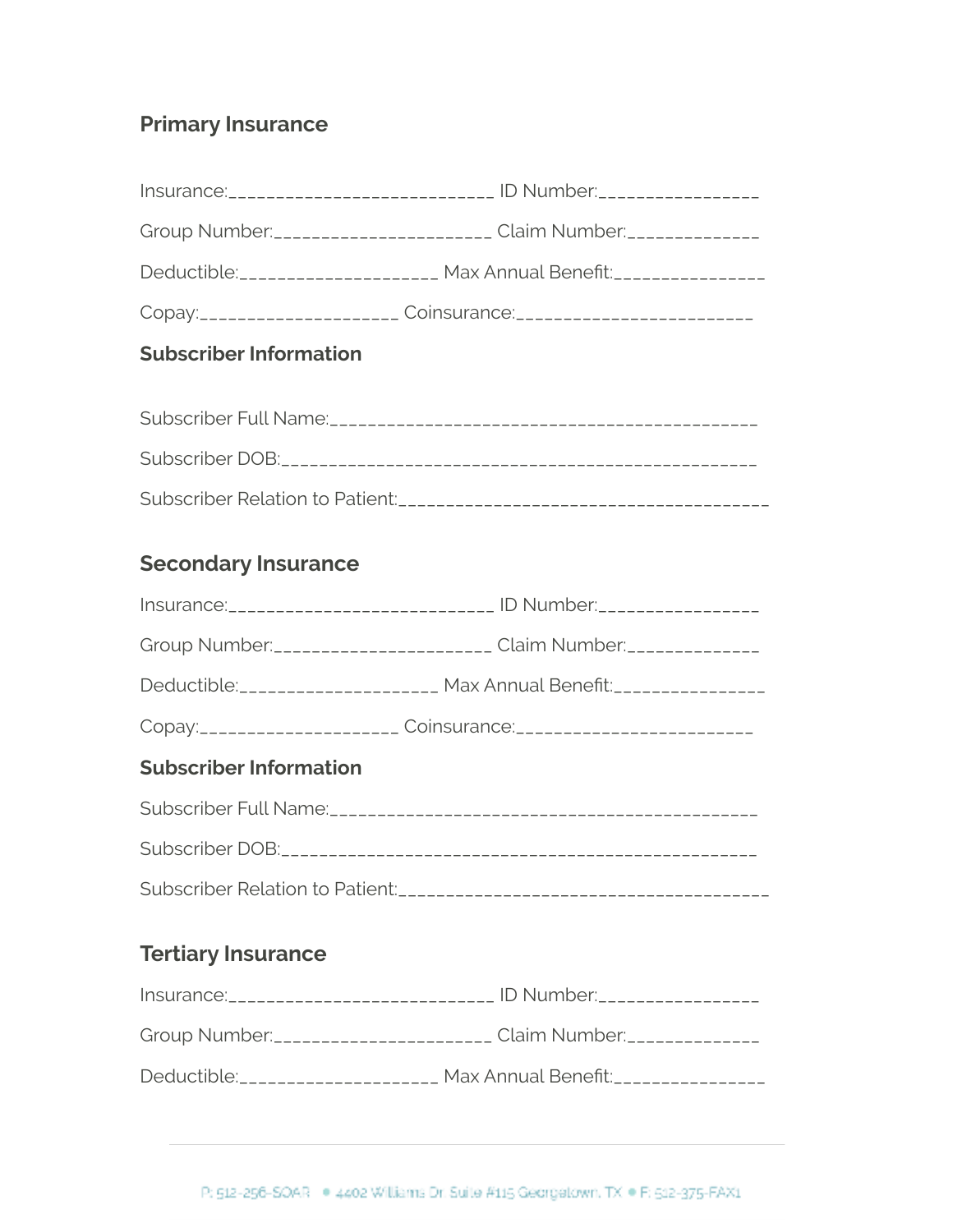Copay:\_\_\_\_\_\_\_\_\_\_\_\_\_\_\_\_\_\_\_\_\_ Coinsurance:\_\_\_\_\_\_\_\_\_\_\_\_\_\_\_\_\_\_\_\_\_\_\_\_\_

#### **Subscriber Information**

Subscriber Full Name:\_\_\_\_\_\_\_\_\_\_\_\_\_\_\_\_\_\_\_\_\_\_\_\_\_\_\_\_\_\_\_\_\_\_\_\_\_\_\_\_\_\_\_\_\_

Subscriber DOB:\_\_\_\_\_\_\_\_\_\_\_\_\_\_\_\_\_\_\_\_\_\_\_\_\_\_\_\_\_\_\_\_\_\_\_\_\_\_\_\_\_\_\_\_\_\_\_\_\_\_

Subscriber Relation to Patient:\_\_\_\_\_\_\_\_\_\_\_\_\_\_\_\_\_\_\_\_\_\_\_\_\_\_\_\_\_\_\_\_\_\_\_\_\_\_\_

### **Motor Vehicle Accident Injuries**

If you are receiving care for injuries from a Motor Vehicle Accident, what state did the accident occur in? \_\_\_\_\_\_\_\_\_\_\_\_\_\_\_\_\_\_\_\_\_\_\_\_\_\_\_\_\_\_\_\_\_\_\_\_\_\_\_\_\_\_

### **Patient or Guardian Agreement:**

• I authorize release of information requested by my insurance plan for payment.

• I understand that I am responsible for any balance due not covered by my insurance, including co-pays, coinsurances, and deductibles

• I understand that any co-pays required by my insurance company are due at the start of my treatment session.

• I agree to comply with the terms and conditions as outlined in the Patient Registration form.

• I understand that I must notify All Care of any changes in insurance and/ or primary care provider immediately.

Signature of Patient/Guardian:\_\_\_\_\_\_\_\_\_\_\_\_\_\_\_\_\_\_\_\_\_\_\_\_\_\_\_\_\_\_\_\_\_\_\_\_\_\_

Date:\_\_\_\_\_\_\_\_\_\_\_\_\_\_\_\_\_\_\_\_\_\_\_\_\_\_\_\_\_\_\_\_\_\_\_\_\_\_\_\_\_\_\_\_\_\_\_\_\_\_\_\_\_\_\_\_\_\_\_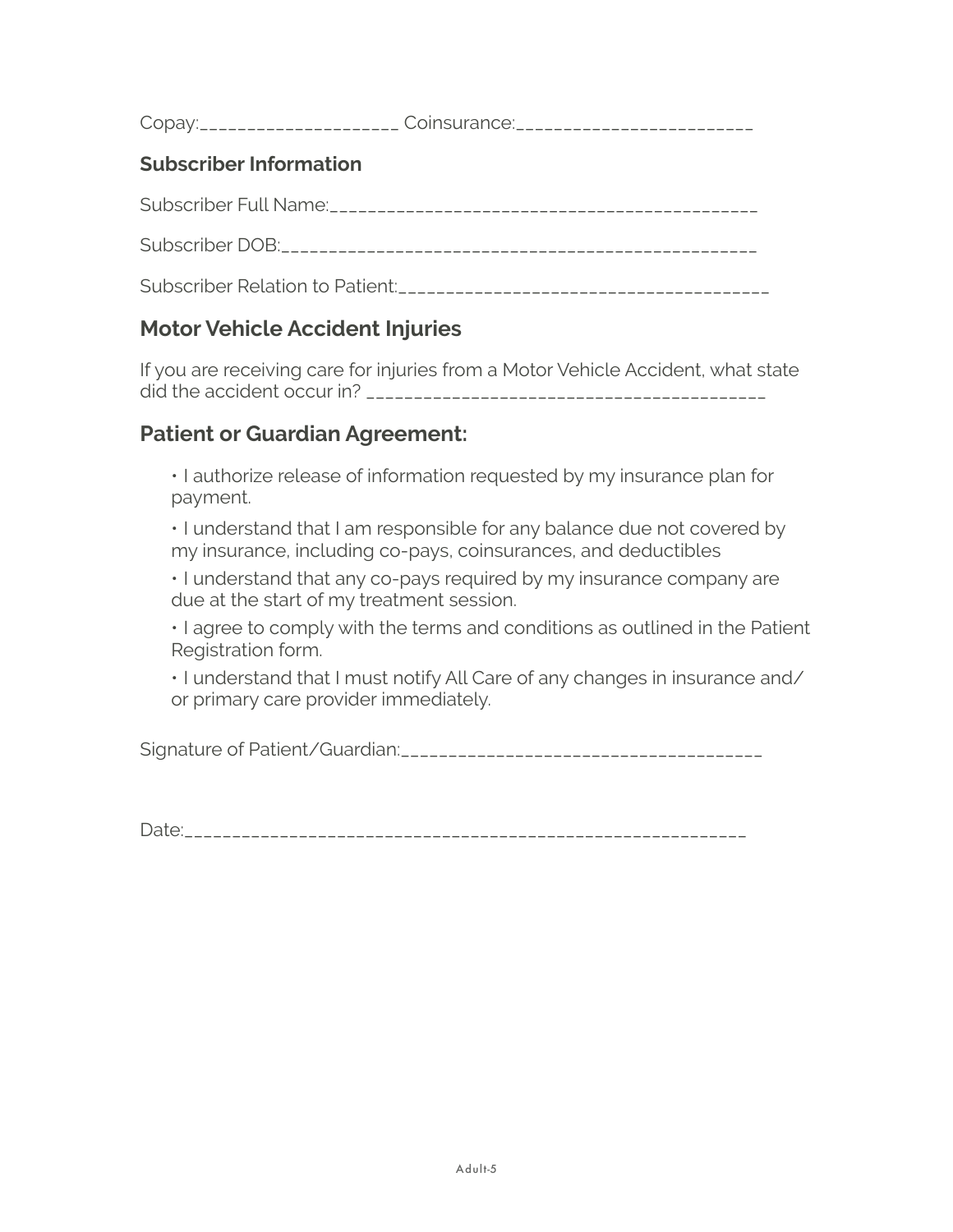## **Emergency Medical Treatment Release**

I, \_\_\_\_\_\_\_\_\_\_\_\_\_\_\_\_, do hereby give my consent to the Directors of All Care Therapies of Georgetown to administer medical or surgical aid as may be deemed necessary and expedient by a duly licensed or recognized physician or surgeon in case of emergency in the event my consent can not be obtained.

Signature:\_\_\_\_\_\_\_\_\_\_\_\_\_\_\_\_\_\_\_\_\_\_\_\_\_\_\_\_\_\_\_\_\_\_\_\_\_\_\_\_\_\_\_\_\_\_\_\_\_\_\_\_\_\_\_\_\_\_\_\_\_

Date:\_\_\_\_\_\_\_\_\_\_\_\_\_\_\_\_\_\_\_\_\_\_\_\_\_\_\_\_\_\_\_\_\_\_\_\_\_\_\_\_\_\_\_\_\_\_\_\_\_\_\_\_\_\_\_\_\_\_\_\_\_\_\_\_\_

# **Notice of Privacy Practices, Privacy Sheet, Patient Rights and Responsibilities, Attendance Policy, and Clinic Rules**

(Laminated Pages if in clinic or attached if via email)

I have read the laminated document provided with this patient intake packet and understand it. I understand that I have the right to ask for a non-laminated copy of the document (or sections of the document) to take home, or have a copy emailed to me. I know that I can also find this document on the clinic website, www.allcaretherapygt.com.

I have read, understand, and agree to the Notice of Privacy Practices, Privacy Sheet For Client, Patient Rights and Responsibilities, Attendance Policy, and the Clinic Rules. I consent to the use and disclosure of my healthcare information for purposes of treatment, payment, and healthcare options.

\_\_\_\_\_\_\_\_\_\_\_\_\_\_\_\_\_\_\_\_\_\_\_\_\_\_\_\_\_\_\_\_\_\_\_\_\_\_\_\_\_\_\_\_\_\_\_\_\_\_\_\_\_\_\_\_\_\_\_\_\_\_\_\_\_\_\_\_\_\_ Signature Date

If you are signing as a personal representative of the patient, describe the relationship to the patient and the source of authority to sign this form.

\_\_\_\_\_\_\_\_\_\_\_\_\_\_\_\_\_\_\_\_\_\_\_\_\_\_\_\_\_\_\_\_\_\_\_\_\_\_\_\_\_\_\_\_\_\_\_\_\_\_\_\_\_\_\_\_\_\_\_\_\_\_\_\_\_\_\_\_\_\_

Signature Date **Date** 

Source of Authority/Relationship:\_\_\_\_\_\_\_\_\_\_\_\_\_\_\_\_\_\_\_\_\_\_\_\_\_\_\_\_\_\_\_\_\_\_\_\_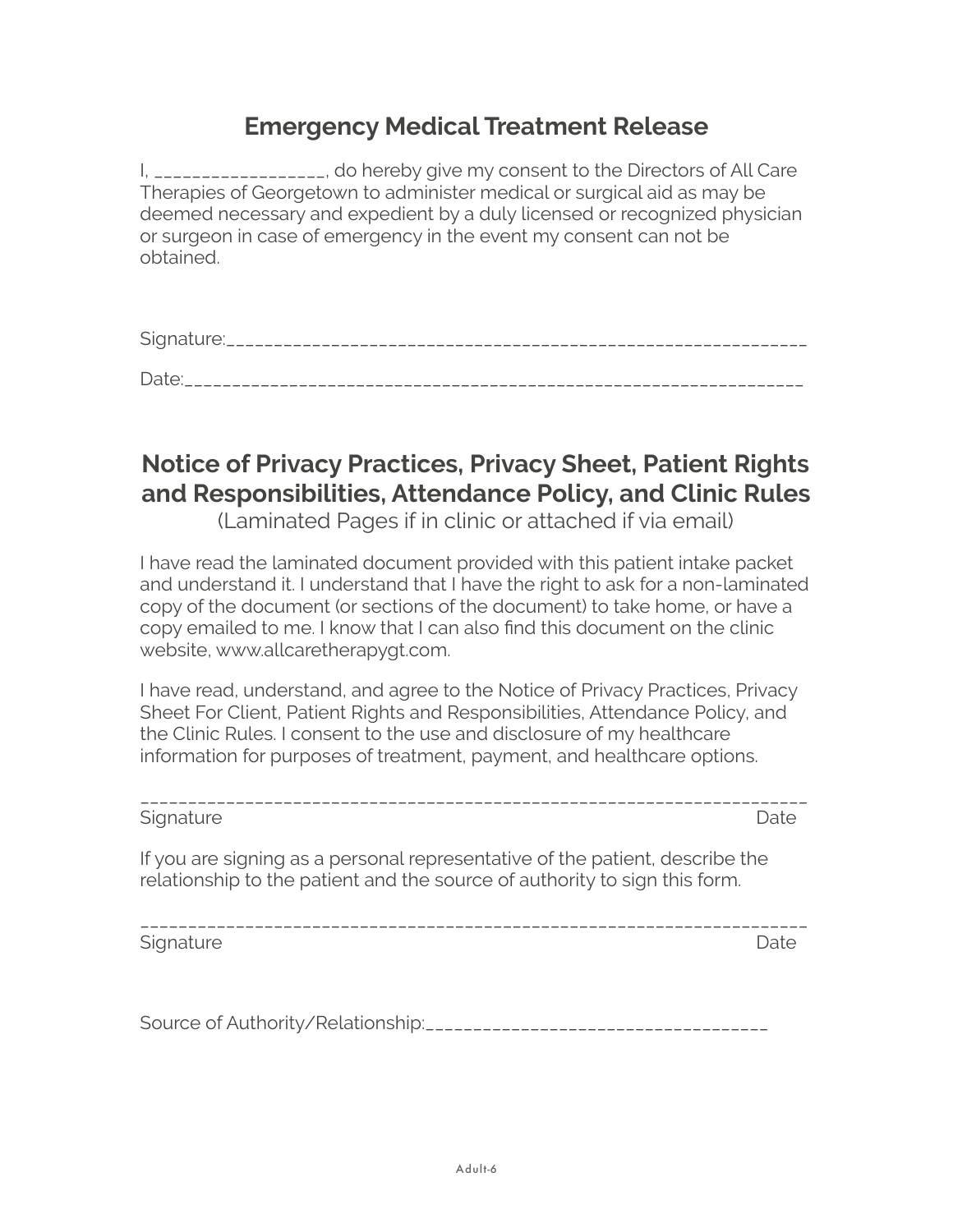# **Photo/Video Release**

All Care Therapies of Georgetown occasionally takes photos or short videos for treatment and assessment purposes. All Care also has a website [\(www.allcaretherapygt.com\)](http://www.allcaretherapygt.com) that is used for promotion and education.

Below is permission or a decline for All Care Therapies of Georgetown to use these photos/videos for educational purposes and legal promotion of the clinic.

#### **Check ONLY ONE Box Below and Fill Out ONLY ONE Section Below**

------------------------------------------------------------------------------------- --------------------------------------------------------------------------------

Permission to use Photograph

I grant All Care Therapies of Georgetown, its representatives, and employees to take photographs/video of the patient. I agree that All Care may use such photographs of the patient with or without their name and for any lawful purpose, including, for example, such purposes as education, publicity, illustration, advertising, and Web content.

 $\Box$  I have read and understand the above and give permission for the above use

**Check here if you DO NOT want picture or video taken and used for publicity, but grant permission to use photos or videos for treatment or assessment purposes.**

Patient Name:\_\_\_\_\_\_\_\_\_\_\_\_\_\_\_\_\_\_\_\_\_\_\_\_\_\_\_\_\_\_\_\_\_\_\_\_\_\_\_\_\_\_\_\_\_\_\_\_\_\_\_\_

Signature of Patient/Legal Guardian:\_\_\_\_\_\_\_\_\_\_\_\_\_\_\_\_\_\_\_\_\_\_\_\_\_\_\_\_\_\_\_\_\_\_

Printed Name:\_\_\_\_\_\_\_\_\_\_\_\_\_\_\_\_\_\_\_\_\_\_\_\_\_\_\_\_\_\_\_\_\_\_\_\_\_\_\_\_\_\_\_\_\_\_\_\_\_\_\_\_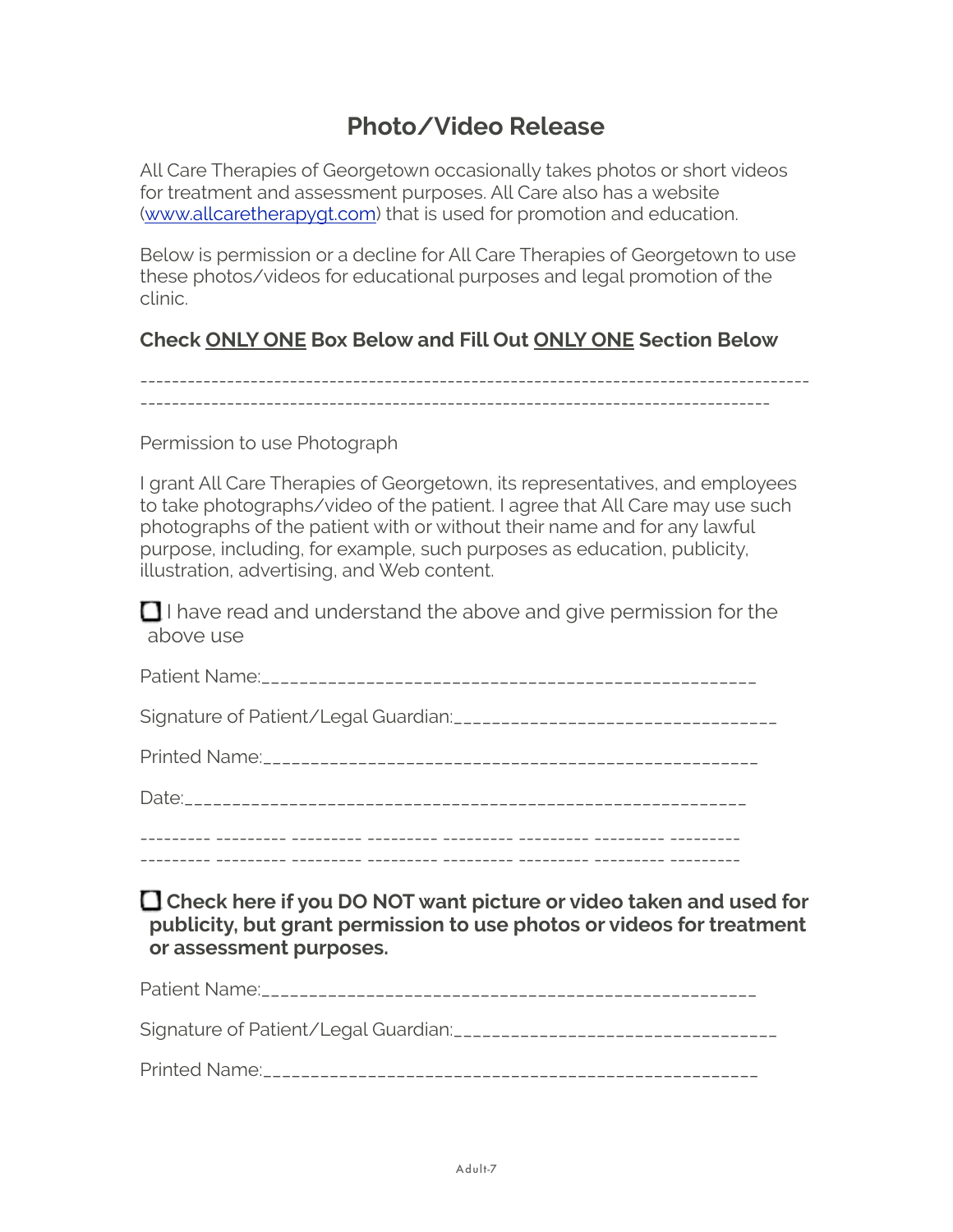#### □ Check here if you DO NOT want the pictures or video taken of the patient for any purpose.

| $\sim$ $\sim$ $\sim$ $\sim$ $\sim$ $\sim$ |  |
|-------------------------------------------|--|
|                                           |  |